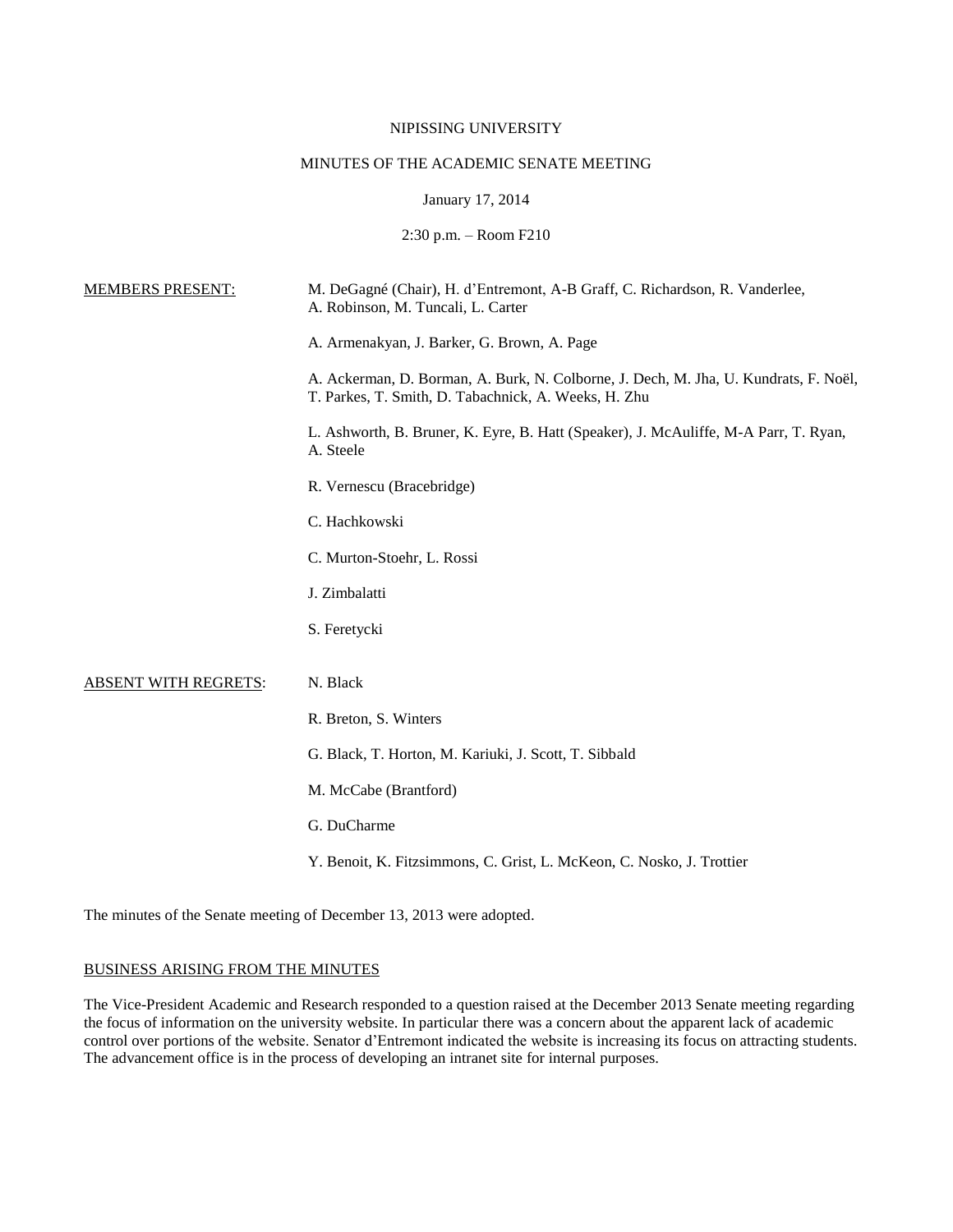There was a follow up question resulting from this response as to whether there was a senate committee or subcommittee that oversees the academic content on the website. It was eventually agreed that Senate recommend to the Bylaws and Elections subcommittee that they ascertain if there was a senate body that has this as part of their mandate and to report back at the February 14, 2014 Senate meeting.

### QUESTION PERIOD

A question was brought forward asking if meetings of the steering committee for the program prioritization process would be open to anyone. Senator d'Entremont responded by saying that members of the Planning and Priorities Committee would be fulfilling the duties of the steering committees. He added that there will be a role for all faculty members on future committees to assist in other areas of this process.

## REPORTS of STANDING COMMITTEES and FACULTY or UNIVERSITY COUNCILS

#### **Senate Executive Committee**

MOTION 1: Moved by M. DeGagné, seconded by AB Graff that the Report of the Senate Executive Committee dated January 9, 2014 be received. CARRIED

#### **Planning and Priorities Committee**

- MOTION 2: Moved by H. d'Entremont, seconded by AB Graff that the Report of the Planning and Priorities Committee dated December 13, 2013, be received. CARRIED
- MOTION 3: Moved by H. d'Entremont, seconded by K. Eyre that Senate grant approval of a Stage 2 Major modification for the Bachelor of Education, Consecutive and Concurrent, as outlined in the attached document. **CARRIED**
- MOTION 4: Moved by H. d'Entremont, seconded by S. Feretycki that Senate grant Stage 1 Letter of Intent for a Bachelor of Engineering (Civil) Program, as outlined in the attached document. CARRIED

#### **Undergraduate Studies Committee**

#### October 25, 2013 Report

- MOTION 5: Moved by C. Richardson, seconded by AB Graff that the Report of the Undergraduate Studies Committee dated December 11, 2013, be received. CARRIED
- MOTION 6: Moved by C. Richardson, seconded by A. Burk that Senate approve the ABQ admission policy as outlined. CARRIED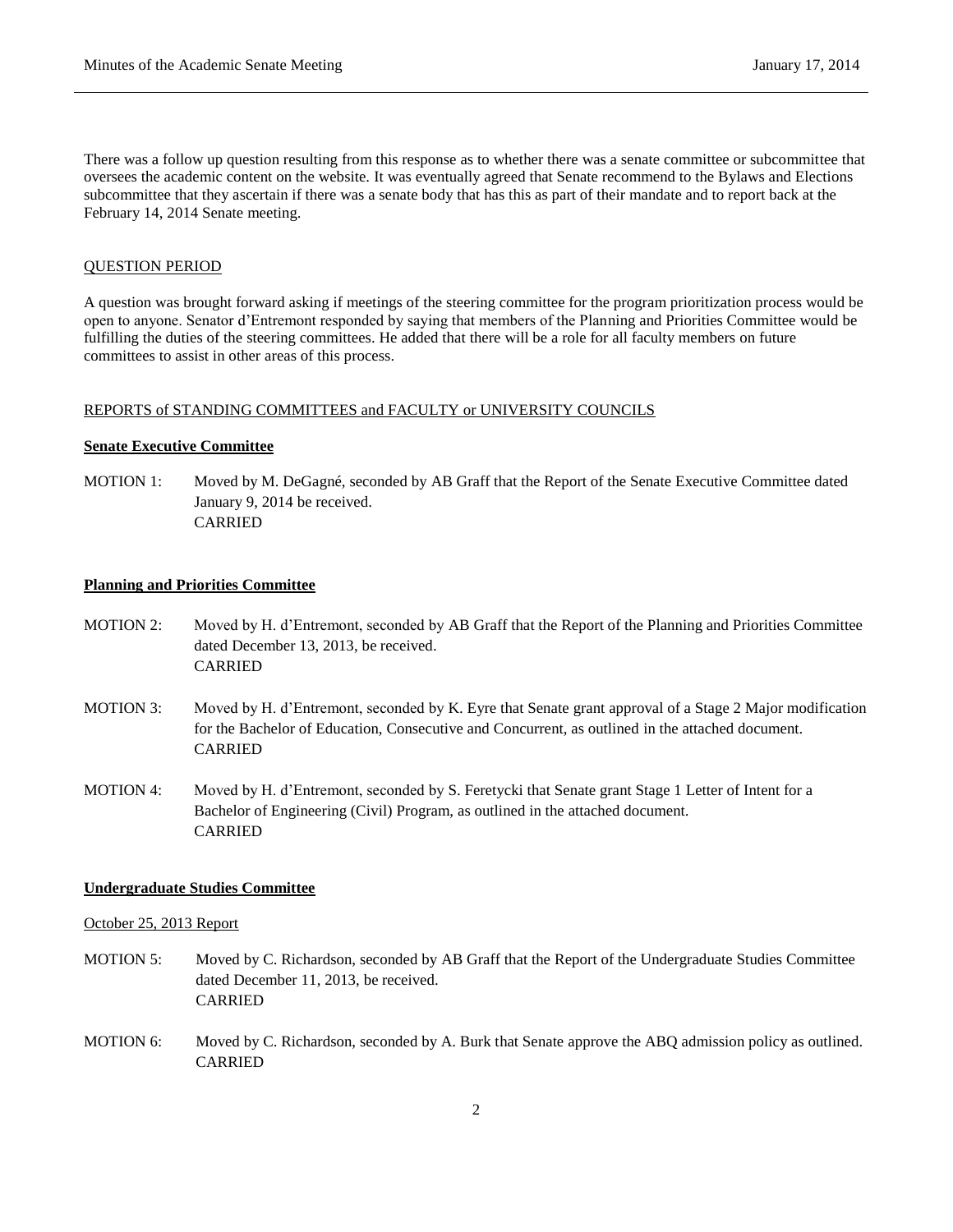#### **Research Council**

- MOTION 7: Moved by M. Tuncali, seconded by T. Smith that the Report of the Research Council dated December 16, 2013, be received. CARRIED
- MOTION 8**:** Moved by M. Tuncali, seconded by AB Graff that the new Chancellor's Award for Excellence in Research nomination process be approved as outlined in the attached document. CARRIED

## **AMENDMENT of BY-LAWS**

MOTION 9: Moved by A. Burk, seconded by A. Robinson that Article 9.2(a) of the Senate bylaws be amended with the addition of the Assistant Vice-President, Research and Graduate Studies (voting) and the Assistant Vice-President, Institutional Planning and Quality Assurance (non-voting) to the Planning and Priorities Committee. CARRIED

- MOTION 10: Moved by A. Burk, seconded by H. d'Entremont that Article 9.2.(b)(i) and Article 9.2.(b)(ii) of the Senate bylaws be amended as follows:
	- (i) four (4) tenured or tenured track faculty Senators\* with at least one from each Faculty, one of whom shall be elected by the Committee to serve as Vice-Chair;
	- (ii) four (4) tenured or tenured track faculty non-senators with at least one from each Faculty; \* minimum two (2) years previous Nipissing University experience required; 50% tenured faculty preferred

CARRIED

- MOTION 11: Moved by A. Burk, seconded by AB Graff that Article 4.3 Annual Election Procedures for Representatives Allocated to Each Faculty be amended as follows:
	- **4.3** Annual Election Procedures for Senate Representatives Allocated to Each Faculty
	- (a) By 10 January each year, the By-Laws & Elections Subcommittee shall announce the list of Senate seats available in each Faculty to be filled in the next Senate election cycle, and indicate the term of office for each position.
	- (b) By 17 January each year, the Deans shall invite nominations for all Senate seats available to be filled within their respective constituencies, and shall provide a list of all constituency members currently eligible to serve and/or to vote in the election. (Any faculty member holding a crossappointment between two Faculties will declare a primary Faculty for election purposes to the appropriate Dean, and shall be eligible to serve and/or to vote only in that Faculty.)
	- (c) Nominations shall be submitted in writing to the Dean*,* signed by the nominee and two eligible voters, not later than 31 January each year.
	- (d) In the first week after the nomination period, each Faculty Council shall meet. The Deans will present the list of nominees, seek out new nominees if there has not been enough nominations (via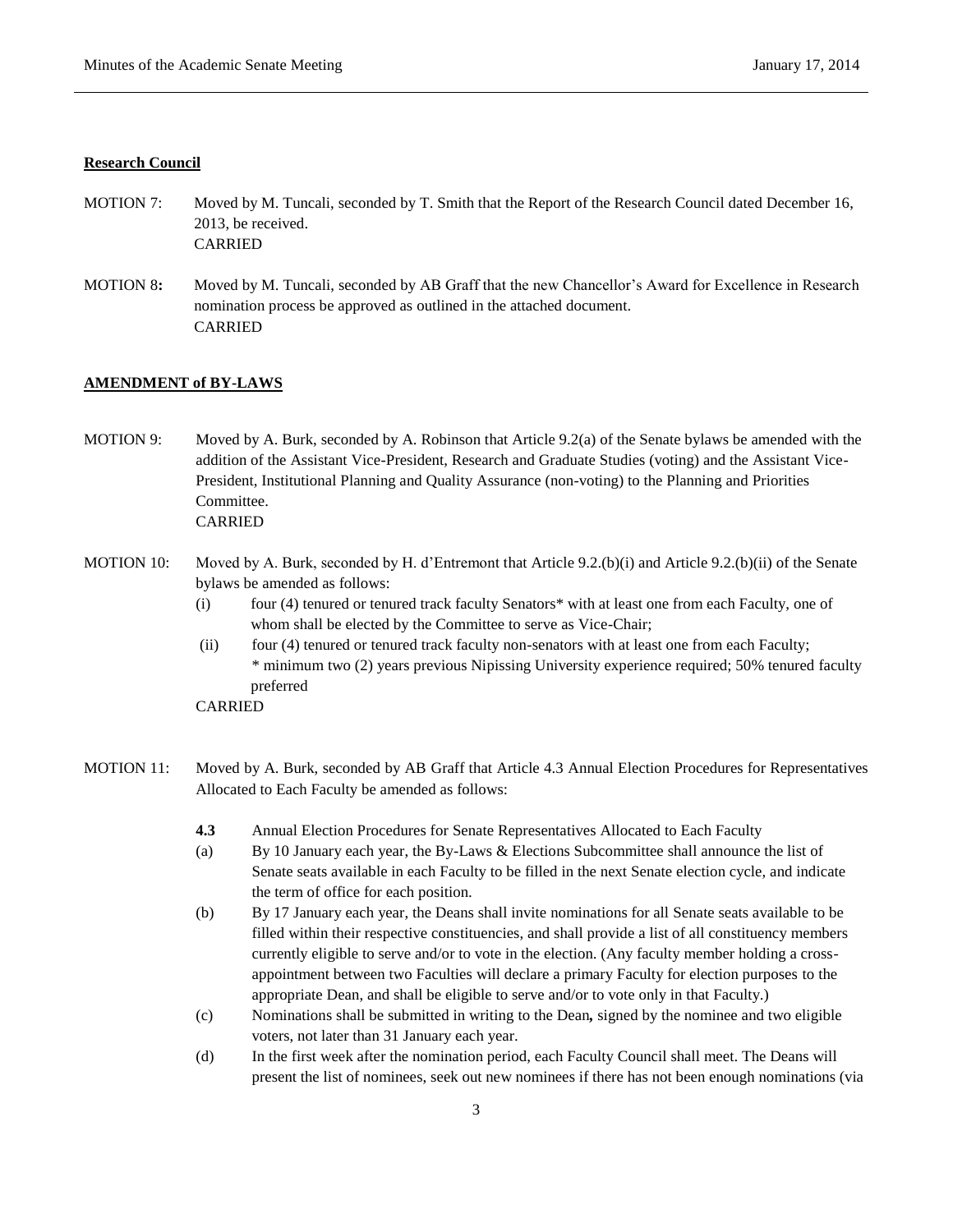a nominator and a seconder from the floor), to discuss the election procedures and to elect two scrutineers. After this meeting of Faculty Council the final list of nominees and election procedures will be distributed by the Deans to all members of the respective faculty*.* 

- (e) Unless all seats have been filled by acclamation and no later than the second week of February, the Deans shall announce the start of the election period. Elections for each Faculty shall normally be completed by no later than 28 February each year*.*
- (f) Voting shall take place Monday Friday during 8:30am 4:30pm in the respective Dean's Office. Voting shall be by secret ballot*.* Candidates shall be listed on the ballot in alphabetical order. Eligible voters may vote for as many candidates as there are seats on the ballot. Voting by proxy shall not be permitted. Each voter shall receive one ballot, to be filled out in private and returned to the ballot box which will be monitored by the Dean's Office.
- (g) At the close of voting in each Faculty, the ballots shall be counted and verified by two faculty scrutineers, elected by the respective Faculty Councils, who are eligible to vote in the constituency but who are not standing for Senate election.
- (h) The Deans shall notify their Faculties of the results within three days of the close of voting, and shall normally report their final slates of Faculty representatives to the By-Laws & Elections Subcommittee by no later than 01 March each year.

### CARRIED

- MOTION 12: Moved by A. Burk, seconded by C. Hachkowski that Article 10.1.2 Faculty Nominations and Elections Subcommittee be amended as follows:
	- 10.1.2 Faculty Council Nominations and Election Subcommittee Procedures
	- (a) The Nominations and Elections Subcommittee is charged with soliciting nominations from their respective faculty and preparing a recommended slate of nominations for Senate committees and Board representatives to present to Faculty Council.
	- (b) Membership will include *a* Faculty representative on the Bylaws and Elections Subcommittee who shall be Chair; two other faculty representatives; and the Dean of the Faculty.
	- (c) The subcommittee will solicit nominations for Senate committees and Board representatives through the distribution of a nomination form that lists first, second, and third choice/preference beginning 02 March*,* to be returned to the subcommittee Chair no later than17 March*.*
	- (d) Where possible, the proposed slate of committee/board members will reflect continuity of membership as well as consideration involving new faculty members in the work of Senate committees and the Board of Governors.

(e) All results will be reported to the Bylaws and Elections Subcommittee by 25 April*.* CARRIED

MOTION 13: Moved by N. Colborne, seconded by G. McCann that Senate empower the Bylaws and Elections subcommittee to select two faculty as set out in the amended bylaws to the Planning and Priorities Committee. CARRIED

#### **Non-substantive changes to the Senate Bylaws**

- Add the line to Article 3.3 Speaker of Senate: *act as Chair of the Bylaws and Elections Subcommittee;*
- Add the line to Article 3.4 Deputy Speaker of Senate: *act as Vice-Chair of the Bylaws and Elections Subcommittee*
- Change to Article 7.7 Unprovided Cases will be changes from *Parliamentary Procedures at a Glance* by O. Garfield Jones to *Robert's Rules of Order*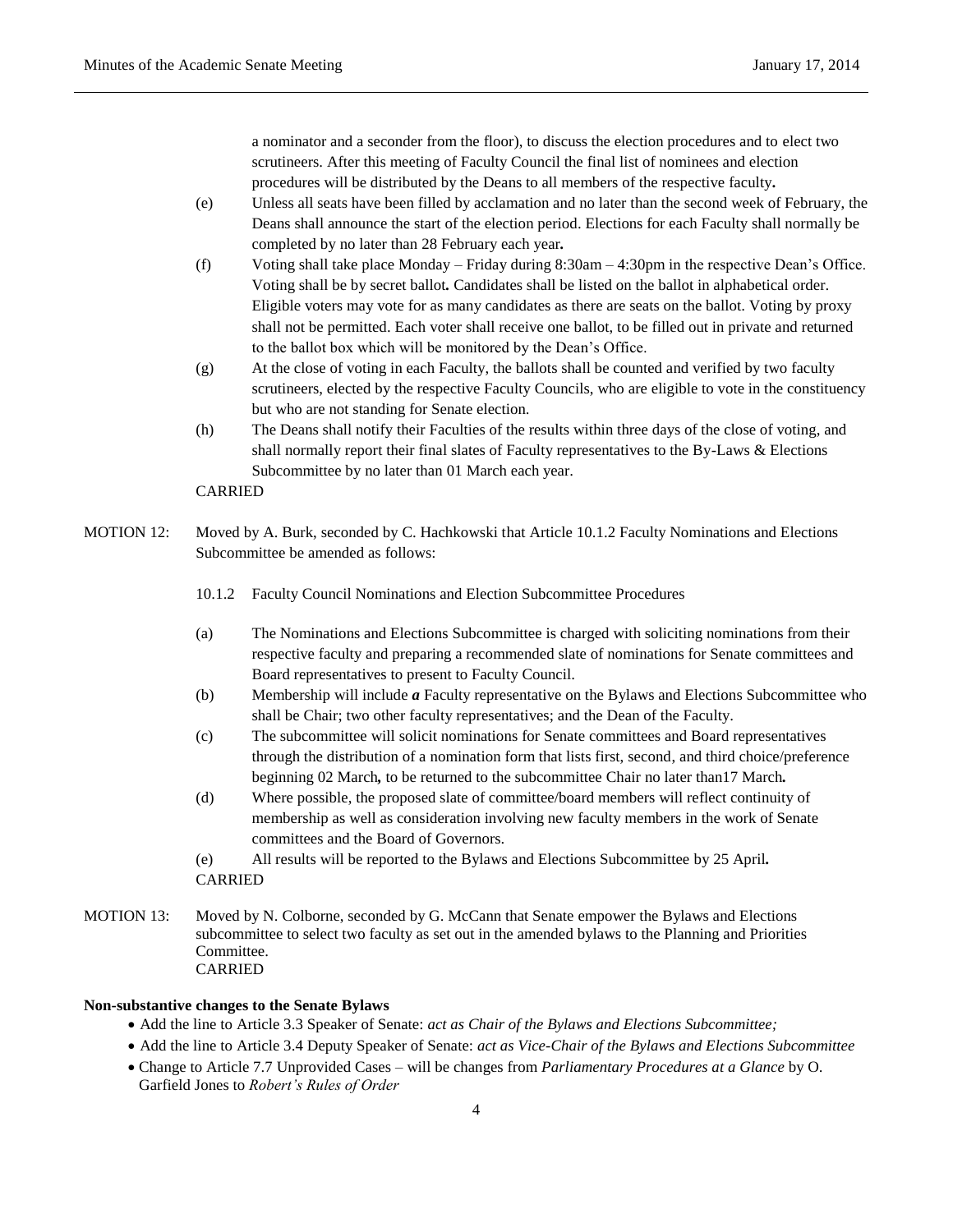## **ELECTIONS**

 Elect two senators to fill the vacancies in the limited-term representative positions to Senate until June 30, 2014. Vacancies will be filled in turn by the Faculty of Arts and Science, then the Schulich School of Education and then the Faculty of Applied and Professional Studies.

Acclaimed from Education – T. Benevides

 Elect two representatives, one from the Schulich School of Education and one from the Faculty of Applied and Professional Studies, to serve on the selection committees for the Chancellor's Award for Excellence in Teaching and the Nipissing University Award for CASBU Members. Each representative will serve on both committees.

Acclaimed for Education – D. Brackenreed

## **REPORTS FROM OTHER BODIES**

#### Board of Governors

Senator Zimbalatti from the Board of Governors advised senators that their next meeting is Thursday, February 6, 2014. She added that a number of the Board committees will be meeting prior to this date.

## Council of Ontario Universities

Senator McCann, COU Academic Colleague provided a report from COU meetings held on December 12 & 13, 2013. She indicated that academic colleagues were concerned about the prioritization process and the perceived signalling of government control over universities and whether this was an attempt to sidestep university senates and faculty collective agreements.

The focus of the meetings was prioritization and Peter Gooch, Senior Director of Policy and Analysis at COU provided a full report. He indicated he had been in contact with MTCU and noted that the review is very political and is being used to demonstrate the provincial government has proper oversight over the public sector. The provincial deficit is presenting a challenge.

Senator McCann also noted that COU also discussed on-line initiatives being proposed by the government. The government recently announced that it was investing \$42M to establish a centre that aims to drive on-line learning opportunities for postsecondary students across the province. There is some concern that the committee overseeing the hub implementation has no faculty representation. Use of the hub will be voluntary.

COU will continue to lobby the government and ensure that the views of faculty are part of the public conversation.

## **ANNOUNCEMENTS**

The President welcomed senators back for the winter term. He provided an update of the strategic plan and indicated that it will be disseminated to everyone via the university management group. The strategic plan will be short and succinct and be available for prospective students and their parents. He stressed that feedback will be welcome.